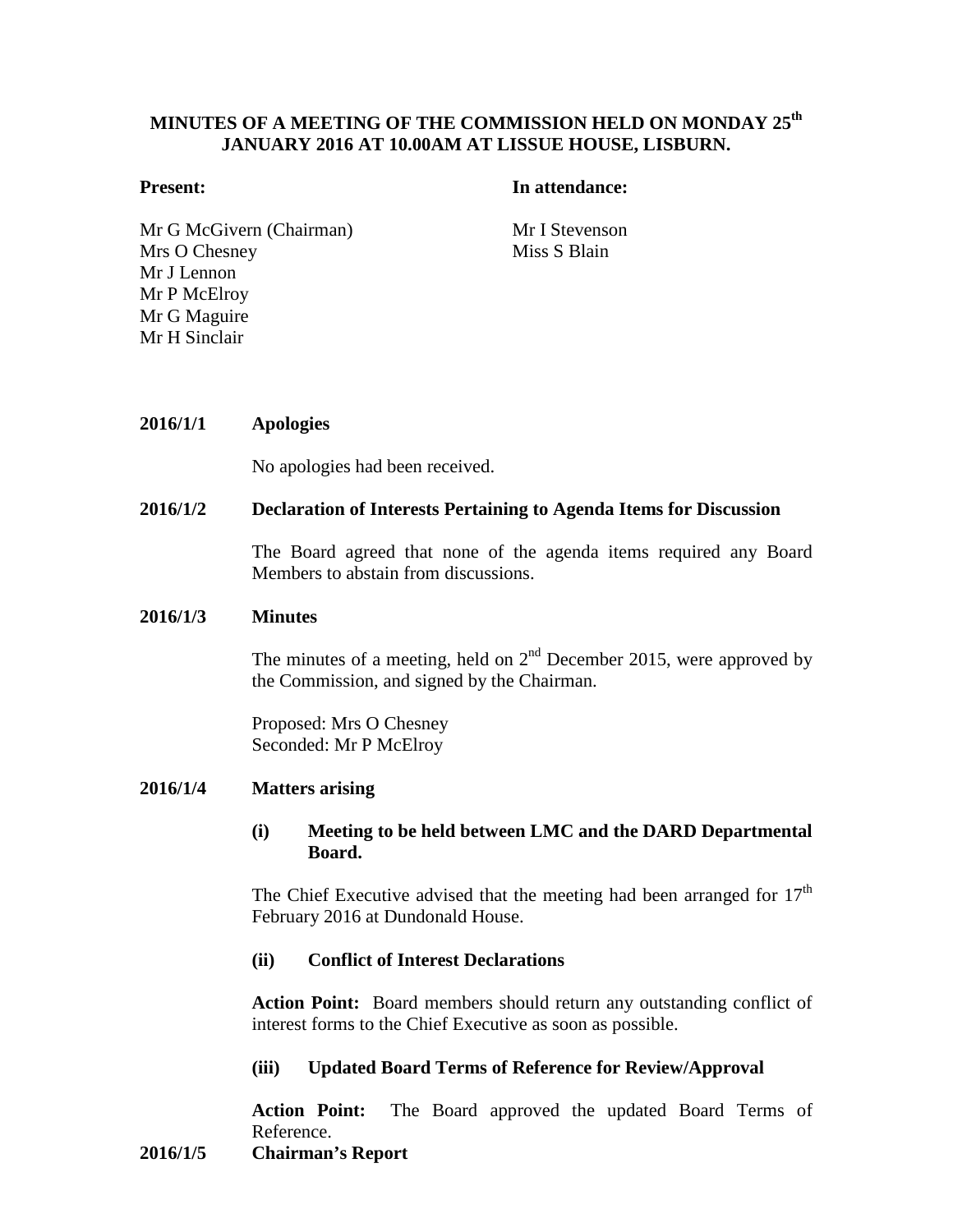The Chairman reported on meetings he had attended since the last Board meeting.

- On-Board Training Attended with Mr H Sinclair, a very useful course.
- Meeting with stakeholders Linden Foods Other stakeholder meetings have been arranged.

# **2016/1/6 Chief Executive's Report**

The Chief Executive had circulated a report prior to the meeting.

# **(i) Property Matters**

**Action Point:** The Board agreed to pursue option 2 and asked the Chief Executive get a full costing for repairs.

# **(ii) Internal Audit**

The Chief Executive was pleased to report that LMC had received a satisfactory opinion from DARD Internal Audit.

# **(iii) FQAS Board**

The FQAS Board had received an update on lifetime assurance from Red Tractor Assurance (RTA) at a meeting held on  $16<sup>th</sup>$  November 2015. LMC had written to the Chief Executive of RTA following the meeting and a response is currently awaited.

## **(iv) BSE Negligible Status**

**Action Point:** The Board agreed to raise this issue at the Departmental Board meeting.

# **(v) NI Year of Food and Drink 2016**

**Action Point:** The Board agreed that LMC should concentrate on one event on the GB mainland during the August meat month and encourage stakeholders to get involved.

# **(vi) Agri-Food Marketing and Promotion**

**Action Point:** The Board agreed that it will make an open statement to the agri-press about going forward with a strategic approach to agri-food marketing for NI.

## **2016/1/7 Consideration of Draft LMC Strategic Plan 2016-2019**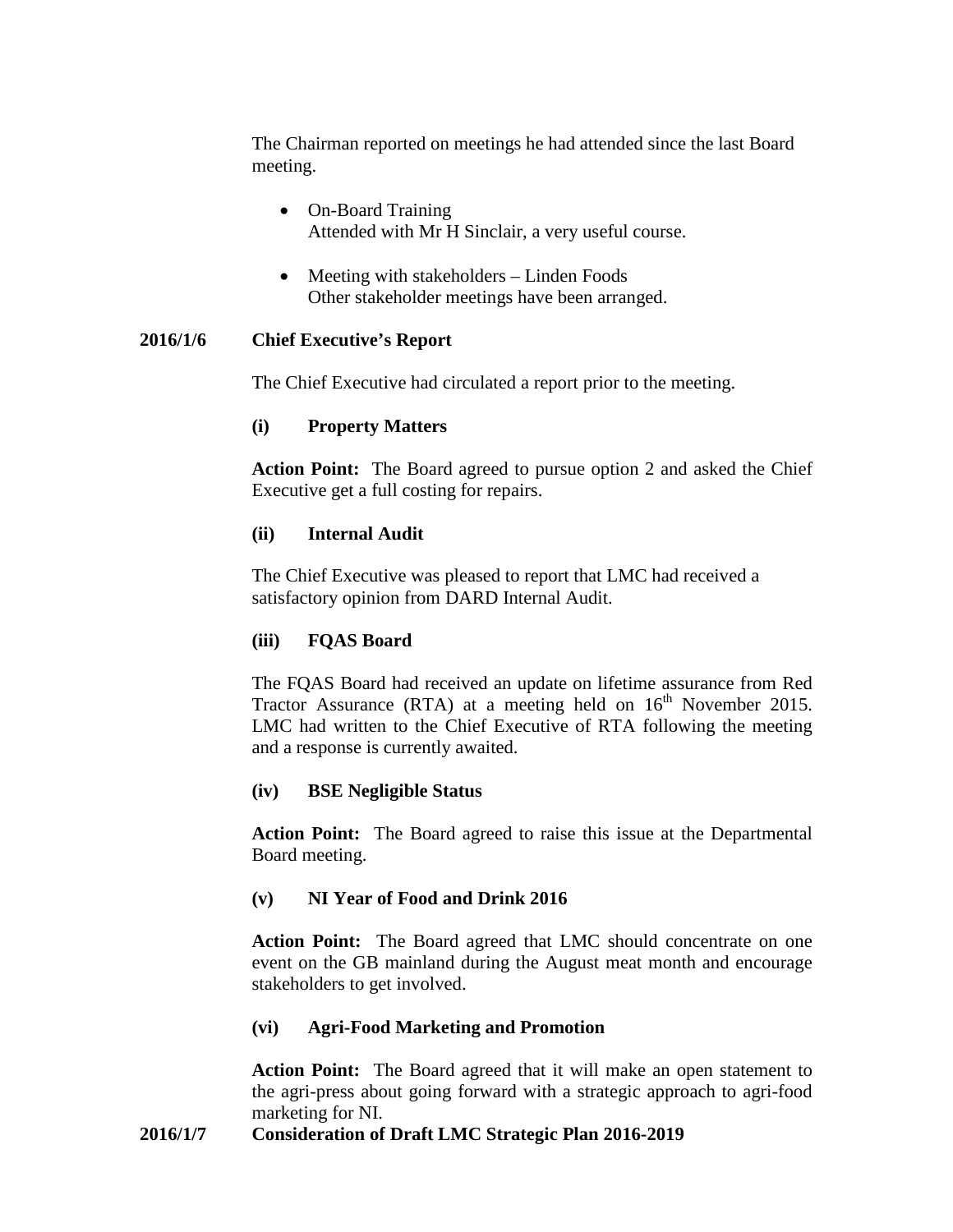The Board discussed the revised draft strategic plan.

**Action Point:** The Board approved the draft LMC Strategic Plan which will be submitted to DARD for approval.

Proposed: H Sinclair Seconded: J Lennon

#### **2016/1/8 Consideration of Draft LMC Business Plan 2016-17**

The Board discussed the draft business plan.

**Action Point:** The Board approved the draft LMC Business Plan which will be submitted to DARD for approval.

Proposed: J Lennon Seconded: P McElroy

*Mr Colin Smith, Industry Development Manager, joined the meeting at 12.25pm.*

## **2016/1/9 Consideration of Economic Appraisal for FQAS Media Campaign**

The Industry Development Manager gave an overview of the economic appraisal and proposed business case.

*Mr Colin Smith left the meeting at 1.05pm*

**Action Point:** The Board agreed to send the economic appraisal and business case to DARD for approval.

## **2016/1/10 Discussion ahead of Meeting with UFU Beef & Lamb Committee on 26th January 2016**

The Chairman confirmed that all Board Members had indicated their intention to attend the meeting. The format agreed with the UFU will allow Board Members to introduce themselves and then the Chairman will make a presentation to the UFU Beef & Lamb Committee. A question and answer session will follow to allow further debate.

#### **2016/1/11 Quarterly Business Monitor for Review and Noting**

Noted

#### **2016/1/12 Quarterly Reports from Business Sections for Review and Noting**